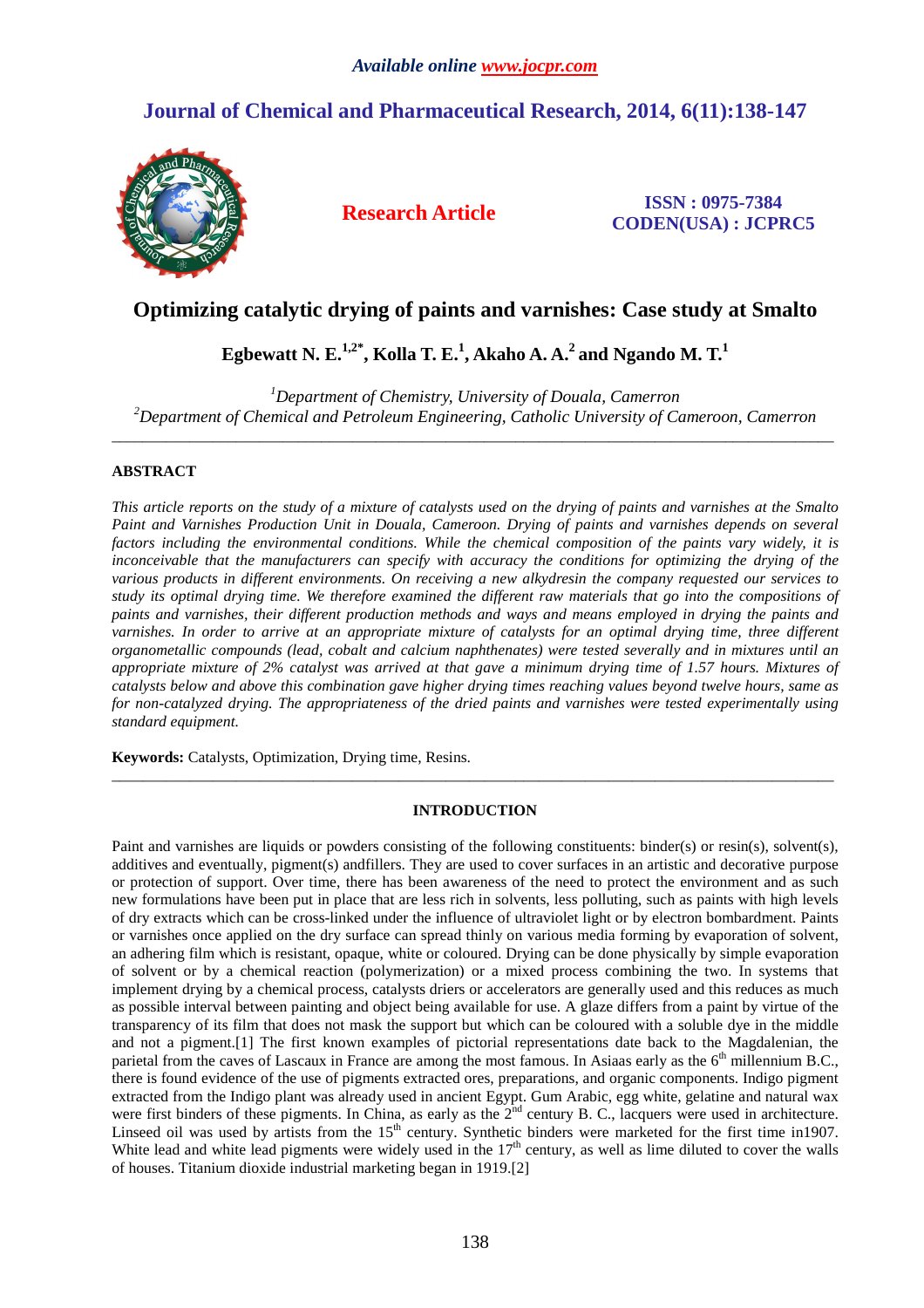The main areas covered by the coating products are building, automotive industry, the timber industry and the fight against corrosion. Germany, leading European producer of coating products, had in 1998 some 300 manufacturers of paint, with 23,000 employees and generated more than 1.7 million tons of paint, varnish and thinner, with a total value of approximately EUR 4 billion, or about 0.7% of GDP.[3] Our work will consist first a review of the various raw materials used in the manufacture of paints and varnishes, then in a second step to study experimentally analkyd resinin order to determine the optimization conditions for of drying paints and varnishes where it could be used as a binder.

*\_\_\_\_\_\_\_\_\_\_\_\_\_\_\_\_\_\_\_\_\_\_\_\_\_\_\_\_\_\_\_\_\_\_\_\_\_\_\_\_\_\_\_\_\_\_\_\_\_\_\_\_\_\_\_\_\_\_\_\_\_\_\_\_\_\_\_\_\_\_\_\_\_\_\_\_\_\_*

## **Theory**

It is necessary to classify paints in groups because of their diversity. This classification can be based on composition and their uses.

## **1-1 Classification by use**

The paints sold in the Cameroonian market can be classified as decorative or industrial. Decorative paints are used in homes and are applied on interior and exterior surfaces. The binders used in them are diverse, being principally of synthetic polymers (alkyd and acrylic resins, etc). The binders give a good cover and are resistant to alkali attack present on block or plastered surfaces. Industrial paints are those used in equipment which is subjected to high pressures and speeds like on automobiles, limit corrosion of metals like in marine paints used on ships, boats and oil rig platforms. The main binders in industrial paints are special acrylic polymers, polyurethane resins resistant to abrasion, lead paints that slow or stop corrosion, polymers hardened by ultraviolet rays andepoxy resins.

## **1-2 Classification by composition**

## **1-2-1 Solvent paints**

These are paints using solvents other than water. The ensemble of solid materials are called dry extracts, which is what remains after the drying out of the volatile components of the paint and this volatile component cause pollution of the environment.[3]

## **1-2-2 Water paints**

The troubles and dangers (dizziness, headache, risk of cancer, etc) that solvents cause in the making of paints caused formulators to replace these organic solvents by water. Basically, these paintings are solutions or dispersions or emulsions of the binder in water. As for solvent-based paints, binders are classic resins i.e. natural polyesters or polyesters modified by fatty acids, acrylic resins, epoxy esters and phenolic resins. These resins are grafted polar, more often as carboxylic groups giving an acid index value between 40 and 70, but also of the hydroxyl groups or amino acid, giving products which after neutralization have pH>8 and water soluble. Few binders are soluble in water but they are fitted with load-bearing side chains of acidic or basic functional groups which once neutralized make the binder soluble in water. The products of neutralization, amine or acid, evaporate after the application of the paint and the film that forms is more soluble in water. The protection of the environment, in this type of paint is good in relation to the air pollution due to the non-toxicity of water.[1]

## **1-2-3 Powder Coatings**

A powdercoating is composed of one or more resins, pigments, a hardener and occasionally fillers. It contains no solvent. Depending on the nature of the resin, there are two families: thermosets and thermoplastics. Thermosetting powders are by far the most commonly used because of their low cost and they are applied by electrostatic powder coating which results in very thin layers being obtained. The principle of powdering is to deposit the powder with a mean particle size of 30 to 50 micron on the substrate andby baking subwoofer, to produce first sticky particles and curing them to get a smooth and homogeneous film. The subwoofer is made in a convective oven where there is the advantage of uniformity of temperature, or in an infrared oven where the fusion can be better separated from the polymerization. Resins used are epoxy resins hardened with dicyandiamine for example, pure carboxylated polyesters hardened with triglycidylisocyanurate and polyurethane hardened with a cycloaliphatic or cycloaromaticisocyanate.[4]

## **2 Raw materials**

## **2-1 Binders**

Binders are film-forming materials, generally organic in nature. For the chemist, these are polymers or oligomers or oligomers that polymerize during the drying of the paint. The role of the binder is to link the other elements of the formulation by forming on drying a film adherent on a given substrate. Binders are therefore essential raw materials in the composition of a coating according to their origin and are distinguished as natural and/or synthetic.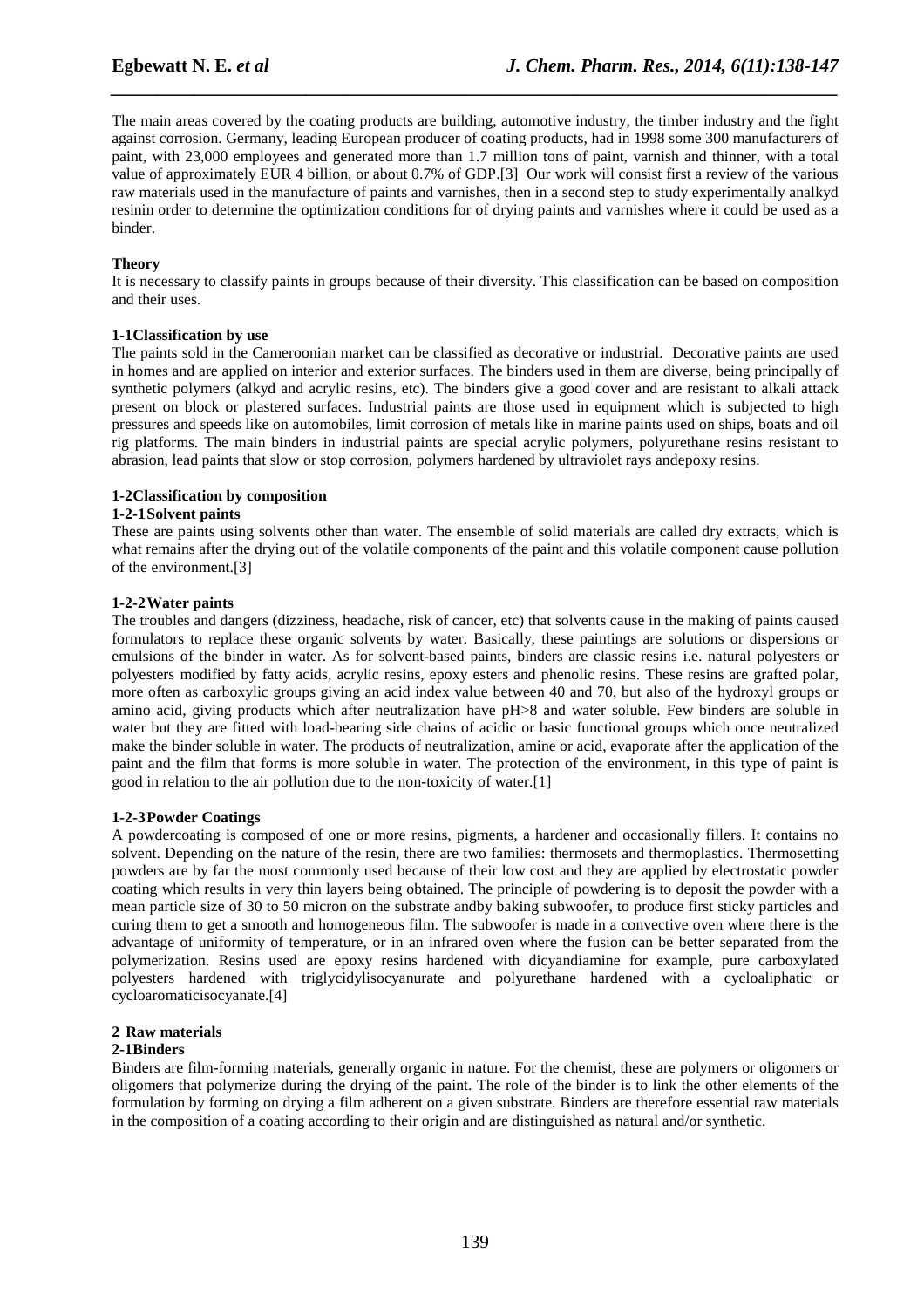## **2-1-1 Natural Binders**

Natural binders include natural resins (colophane, cellulose derivatives, natural rubber) drying-oils (castor oil, soya, linseed, wood from China, fish etc.). Bitumen and pitch are less and less used in paints and varnishes in the raw state because they present a good number of unwanted properties. For examplerosinewhich is a natural resin that is still used today, with abietic acid as main component, cannot resists oxidation and turns yellow because of its reactive double bonds, its acid index is high, solubility and compatibility with other components of the paint is problematic. Its molar mass is low unlike natural rubber which suffers from a high molar mass. Natural binders are used today mainly in a modified form with changes made to improve the quality of these resins.

*\_\_\_\_\_\_\_\_\_\_\_\_\_\_\_\_\_\_\_\_\_\_\_\_\_\_\_\_\_\_\_\_\_\_\_\_\_\_\_\_\_\_\_\_\_\_\_\_\_\_\_\_\_\_\_\_\_\_\_\_\_\_\_\_\_\_\_\_\_\_\_\_\_\_\_\_\_\_*



**Figure 1 shows a reaction that modified resin to reduce its double bond reactive content and produced unsaturated dicarboxylic acids or anhydrides.**[5]

## **2-1-2 Synthetic Binders**

This is a large family with the main members being: a) saturated polyesters which are obtained through esterification of polyols having at least 2 functional alcohols, acids or (especially bi-functional) multifunctional organic anhydrides, aliphatic, saturated, cycloaliphatic or aromatic. Relatively soft, long chain, linear polyester or little branched and can be physically dried. They are associated with very hard binders; b) unsaturated polyesters which are obtained through esterification of diols by a mixture of maleic anhydride and other anhydrides or dicarbolic acids. These polyesters are used in the varnishing of woodwork and furniture and also enter the composition of paints for the automotive industry. c) alkyd resins which are polyesters modified with oil or fatty acidbase or synthesized organic acid of high molecular weight.Figure 2 is the reaction with an alkyd resin, composed only of oil glycerol andortho-phthalic acid. There are short alkyds resins in oil (less than 40%), medium oil alkyds (between 40 and 60%) and long oilalkyds(between 70 and 85%). The oil content of the long alkyd oil brings a good tension in the films, great flexibility and ease of implementation. Medium oil alkyds are used primarily in industrial paints intended for machines, utility vehicles, household equipment, etc.[8] d) Acrylic resins or poly-acrylates are mostly prepared in liquidform, from acrylic monomers by radical polymerization in solution. They are used as binder or as a complement binder in paints formulated to dry by evaporation of the solvents and intended for applications on virtually all substrates. Their main features are resistance to water and alkaline products, flexibility, good grip and, in the absence of styrene, resistance to yellowing and a better stability of brilliance against the aggression of ultraviolet rays.[9]e) The essential feature of epoxy resins is the presence of a triangular ring formed by two carbon atoms and one oxygen atom that is calledthe epoxy group. Theyshow excellent resistance to chemicals, high flexibility, adhesion unto metals and other substrates, but they fade and turn yellow when exposed to sunlight.[10] f) A urethane is obtained by reaction of an isocyanate with alcohol. Polyurethanes resins have properties such as flexibility, tenacity, universal adhesion, resistance to chemicals, water and yellowing when exposed to weather.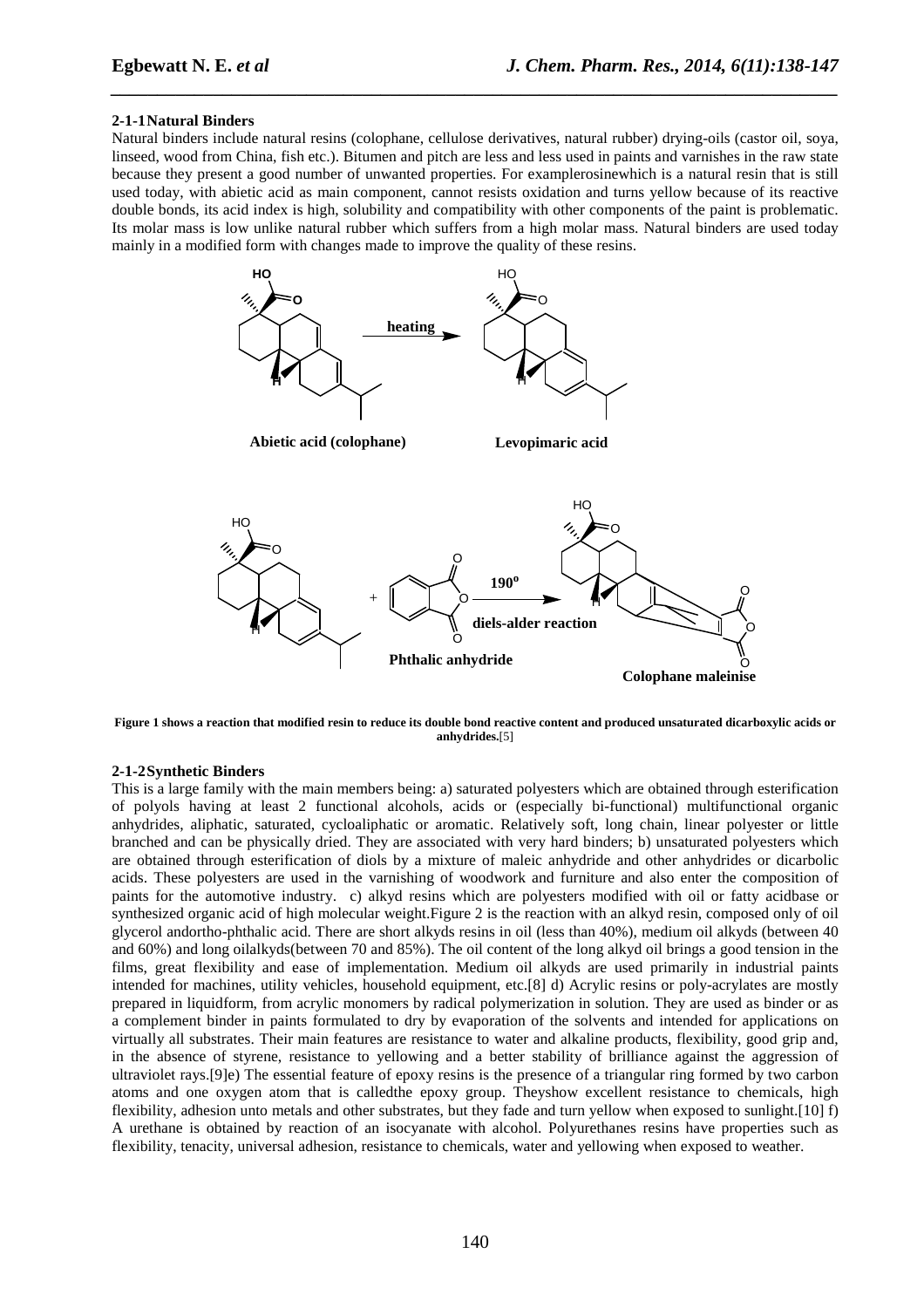

#### **2-2 The Solvents**

A solvent is a simple liquid or mixture, volatile, having the property of totally dissolving a given binder. This definition applies to true solvents in opposition to latent solvents which do not directly dissolve binders but will accommodate them in the presence of true solvents.A thinner which is a simple volatile liquid, or a mixture, which without being a solvent, can be used with a solvent until a certain threshold called dilution ratiowithout adverse effects such as the precipitation of the binder.[11]The most important role of the solvents in paint products is the point of viscosity for the application and regulation of this viscosity during the drying process. But the solvents still exert their influence at different stages of manufacture, the application and drying of paints as shown in the following examples:

• The action of solvents exerted on the factors that determine the speed of wetting of pigments, such as viscosity of the binder solution and interfacial tension between the solution of binder and pigment surface. Solvents are in competition with the binder and dispersion agents to be absorbed at the surface of pigment particles. The nature and strength of the interactions between the binder or solvent on the one hand and the surface of the pigment on the other hand, depend therefore on the nature of the pigment, the parameters of solubility of solvent and the binder or solvent hydrogen bonds.[11]

• When a true solvent is the last component of a solvent mixture to leave a film, the brilliance of the film is better, as it is decisive on the surface coating. Real solvents of high boiling point permit the different components of the film allow consistentbonding during drying, asthere is sufficient fluidity to facilitate the departure of the solvent with a minimum of ramous and leave the surface of the film smooth and flat.

• Solvents can have a certain influence on the mechanical properties of the paint film. A more or less large solvent power allows the solvent, either disperse the molecules of the binder or arrange them in a certain order. Some solvents are capable of reacting with specific binders and thus reduce the cross-link density that corresponds to a relaxation of the binder. But if solvent remains imprisoned in the paint film, it goes dry and remains soft and sticky.

#### **2-3 Pigments and Extenders**

Pigments are generally substances in form of fine insoluble particles used in a dispersed medium because of their optical, protective or decorative properties. Chemically, pigments are in two categories, organic nature or metallic. Organic pigments are generally classified in function of their composition in three groups: azo, polycyclic and metal complex pigments. Copper phthalocyanines are the main representative of the pigments of metal complexes. Cu - Pc cover a range of tones ranging from yellowish green to reddish blue, their hue is function of the degree of halogenation. By replacing in each 14-16 atoms of hydrogen molecule by chlorine, it gets green pigments, if chlorine is replaced by bromine (between 8-13 atoms), the tint will be even more yellowish that the number of bromine atoms are high. Mineral pigments are grouped by colours (red, yellow, green, blue, etc) on the one hand and also by chemical nature. In the second case are oxides and oxy-hydroxides (iron, chromium oxides, etc) and pigments of bismuth, cadmium, cerium, chromates and ultramarine blue.[13]The power of colouring in pigments lies on selective light absorption. The essential cause of the absorption of light resides in a change in the electronic state of the absorbing substance. White pigments are usually inorganic oxides like titanium dioxide  $TiO<sub>2</sub>$  that is most employed, antimony oxide  $(Sb<sub>2</sub>O<sub>3</sub>)$  and zinc oxide (ZnO). Other insoluble inorganic white components also used are: zinc sulphide (ZnS), white lead (2PbCO<sub>3</sub>.Pb(OH), lithopone (ZnS + BaSO<sub>4</sub>). Red, yellow, black or brown iron  $(Fe<sub>2</sub>O<sub>3</sub>)$  oxide, green chromium oxide  $(Cr<sub>2</sub>O<sub>3</sub>)$ , red lead oxide (Pb<sub>3</sub>O<sub>4</sub>) are other inorganic oxide pigments. Lead, zinc, strontium and nickel chromates shades offer variety of yellow and orange.[2]Pigments are further classified according to their aesthetic properties; black, white, luminescence, coloured and brilliant. Hence, these differ from dyes because the latter are soluble in the medium of usage. Extenders are grainy or powdery in form being insoluble and are used in paints to modify certain physical properties.[12]They are natural or synthetic, usually white or yellowish in colour depending on function of the included impurities. The role of extenders in the coating products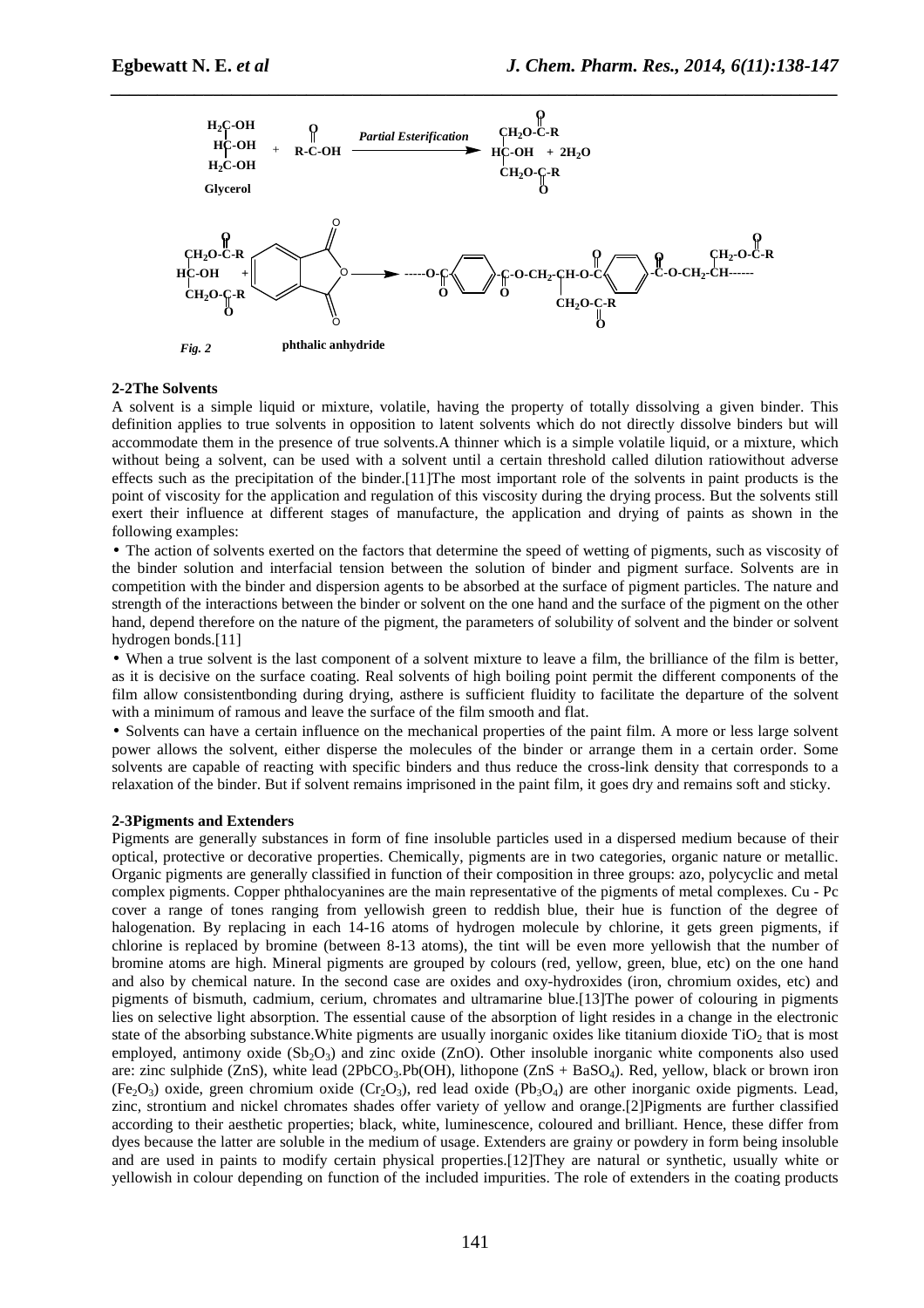is generally to modify the rheological properties (e.g. viscosity), reduce the brilliance (silica), increase the mechanical properties such as resistance to abrasion, as is the role for example of talc and finally reducing the cost of the paint by adding calcium carbonate. The most common jobs for extenders are as primary paints, mastics primers, emulsion paints and plasters made from synthetic resins. Their employment in glossy finish paints is limited.<sup>[14]</sup>

*\_\_\_\_\_\_\_\_\_\_\_\_\_\_\_\_\_\_\_\_\_\_\_\_\_\_\_\_\_\_\_\_\_\_\_\_\_\_\_\_\_\_\_\_\_\_\_\_\_\_\_\_\_\_\_\_\_\_\_\_\_\_\_\_\_\_\_\_\_\_\_\_\_\_\_\_\_\_*

## **2-4 Additifs**

These are substances which are added in small quantities in paint products. Additives used in coating products are many and may include:

- Anti-foaming agents (Dimethlypolysiloxanes, polyacrylates, siliconfluorides)
- Surface tension reducing agents (silicons, modifiedsiloxanes)
- Wetting and dispersing agents (polyphosphates, polyacrylates)
- Rheological agents (derivatives of cellulose, bentonite, hectorite)
- Corrosion inhibitors (lead pigments)
- Drying catalysts (Co, Mn, Pb, Zn, Ca, etc.)
- Biocides agents (2-hydroxybenzophenone, 2-hydroxyphenylbenzotriazole, formaldehyde, isothiazolinone, chlorocetamide).

• Light protecting agents that absorb ultraviolet rays and these are in four groups: 2-hydroxy-benzophenone, 2 hydroxyphenyltriazine oxalanilide and 2-hydroxyphenylbenzotriazole.

## **1-3 Manufacture of paints and varnishes**

The manufacture of paints assumes strict respect of a series of systematic procedures that can be structured in several successive stages:

- Reception and storage of materials in a mill.
- Weighing and introduction of materials first into the disposer.
- Follow-up control grinding of the fineness of the sample using a Hegman gauge.
- New round of grinding for stabilizer dispersion.

• The grinding elements are separated from grinding paste by filtering on coarse-mesh sieve. The dispersion is pumped into the mixing vessel.

- Introduction of other additives and stirring to homogeneity.
- Staining of the product by the colourists and sampling to evaluate the colours and analyse the film viscosity.
- Ultimate verification of viscosity, density, GE and pH. Inclusion of solvent and drying.
- Sieving and filtering the mixture before pouring into jars.
- Labelling and filtering the mixture before pouring into jars.
- Storage of the finished product in warehouse.
- In preparation of varnishes, steps four and five are skipped.

## **1-4 Drying of paints**

There are three modes by which paints get dried; physical, chemical and a mixture of the two. In the first mode, the binder molecules undergo no chemical process during drying. The transition from the solid state to the liquid state is determined by a physical phenomenon: evaporation of the solvents for binders in solution and coalescence for emulsion binders. Sustained speed of drying influences several parameters. At the beginning the evaporation is influenced by the pressure of steam over the film, but also interactions between molecules of solvent and binder, ventilation and the glass transition temperature  $T_{g}$ . If the  $T_{g}$  is much lower than the drying temperature, the rate of diffusion of solvent in the film exceeds the rate of evaporation. In a contrary situation, the viscosity of the film will be so high during the drying that the solvent will not diffuse quickly to the surface of the film in order to evaporate. Here is a factor limiting the speed of drying and to get total evaporation of the solvent, the temperature of the film has to be higher than  $T<sub>g</sub>$ .[3] In the course of coalescing, the polymer particles move closer when some water contained in the paint coating evaporates. When particles are touching, the small space that separates them and contains water behaves like a capillary. The capillaries forces deform the particles pulling more and more to each other. As the capillaries become closer, they ensurelarger forces. Under pressure thus obtained, the phase liquid is expelled out of the film and finally, polymers particles weld between them.<sup>[3]</sup>

In the process of chemical drying, binder molecules undergo chemical transformation called polymerization, in which one or several monomer molecules are trans-formed into a substance composed of long interconnected or network of three-dimensional macromolecules. There is polymeriza-tion by oxidation also called siccativation, polycondensation, polyaddition and radical polymerization.[1]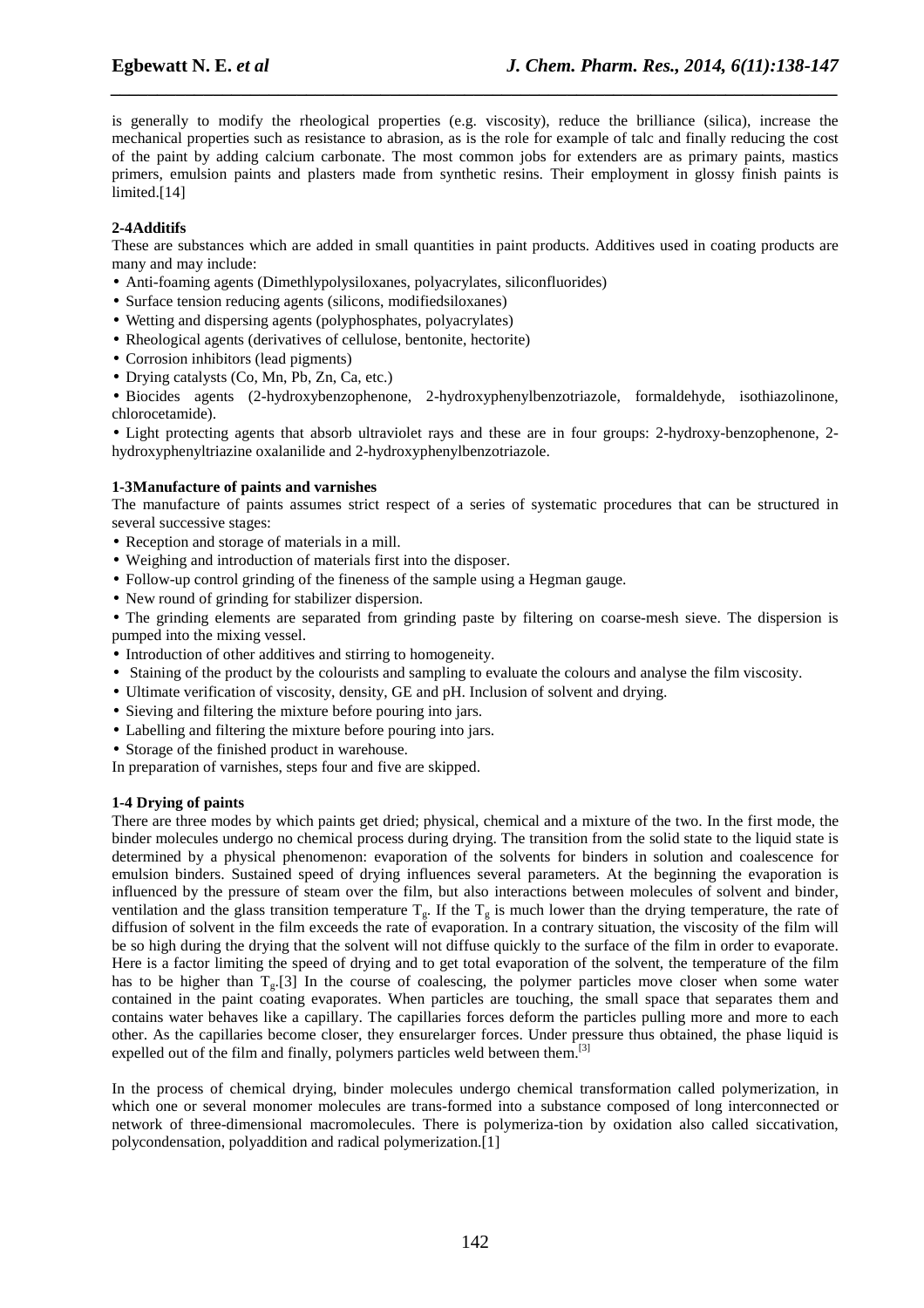Siccativation is the process of hardening in the presence of oxygen in air of binders containing unsaturated fatty acids such as siccative oils, alkyds, alkyd-urethanes and epoxydic esters. There is fixation of oxygen at the unsaturatedsite present in the molecules of the binder with formation of hydro-peroxides which create covalent bonds between themacromoleculesof the binder in accordance with the following mechanism:

*\_\_\_\_\_\_\_\_\_\_\_\_\_\_\_\_\_\_\_\_\_\_\_\_\_\_\_\_\_\_\_\_\_\_\_\_\_\_\_\_\_\_\_\_\_\_\_\_\_\_\_\_\_\_\_\_\_\_\_\_\_\_\_\_\_\_\_\_\_\_\_\_\_\_\_\_\_\_*



*Figure 3: An unsaturated ester reaction on siccativation*

It is a slow-drying process that requires no outside energy input but the presence of a catalyst (salt of cobalt, lead, calcium etc), to reduce the drying time.

#### • **Polycondensation**

Under the action of heat and a catalyst, poly-condensation translates into the creation of a covalentbond, with elimination of a small molecule such as water, alcohol or formalin, between two reactive groups of two different macromolecular chains. The drying speed is fast and once the film is hardened, the poly-condensation reaction stopsand does not interfere with the ageingof the film.Poly-condensation reactions are numerous:there can be esterification between a hydroxyl andCarbonylcompound, for example of polyesters or of thermosetting acrylicscompounds;esterification between a hydroxyl and possibly hydroxymethylcompoundin the case of aminoplastic and mouldings, and elimination of a molecule of formaldehyde starting with two hydroxymethylated or ethergroups.

#### • **Polyaddition**

Polyaddition results in the formation of certain functional groups that can react at room temperature with compounds with labile hydrogen. They create covalent bonds without elimination of small molecules like between epoxides and isocyanate groups. The speed of the reaction which is fast at room temperature is a function of the structure of compounds involved and the presence of catalyst.

## • **Radical Polymerization**

The radical polymerization process applies to the resins such as unsaturated polyesters and acrylics. In the presence of photo-initiated radicals in the UV range or from electron bombardment, the monomer molecules are transformed into active molecules and their reactions last fractions of a second or few seconds.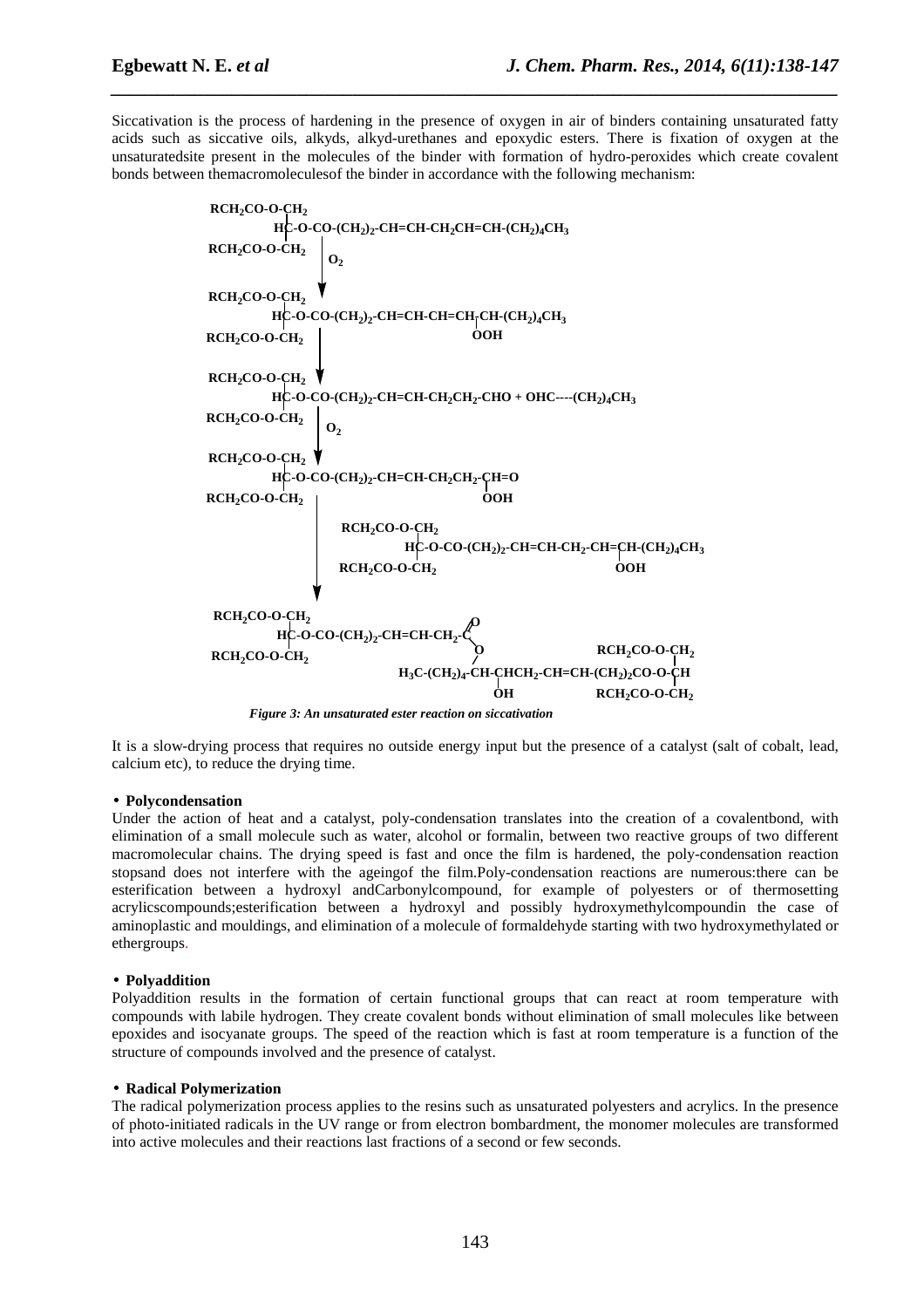In mixed drying, any of the chemical methods explained above can occur plus a physical process such as employing high temperature for fusion of powder paints or paints used in furnaces.

*\_\_\_\_\_\_\_\_\_\_\_\_\_\_\_\_\_\_\_\_\_\_\_\_\_\_\_\_\_\_\_\_\_\_\_\_\_\_\_\_\_\_\_\_\_\_\_\_\_\_\_\_\_\_\_\_\_\_\_\_\_\_\_\_\_\_\_\_\_\_\_\_\_\_\_\_\_\_*

## **Siccatives**

Siccativesare chemical substances that promote hardening of drying oils or resins dried through oxidation. They are generally sold in the form of stable dispersions in organic solvents. They are distributed fully and evenly in the mass of the binder because of their 'oleosolubility'. Organic chemistry offers an important choice 'carriers' responsible for their oleosolubilite. These are for example, alkyoxides, organometallics, esters soaps and many complexes that are metallic salts of natural or synthetic organic acids having between 8 to 11 carbon atoms. This last group is the most used due to their efficiency, availability and price. Metals include: cobalt, lead, manganese, zinc, cadmium, magnesium, barium, cadmium, iron, zirconium, cerium, Tin, copper, aluminium, vanadium, nickel not to forget mercury, strontium, chromium, bismuth, titanium.[15]

Primary siccatives consist of versatile metal soaps and are involved in varying degrees in the process of polymerization and binders that are dried by oxidation. The most common are cobalt, manganese, and lead. Their passage under the influence of oxygen of the airand their less than stable lower or higher valence mostly explains their operation.Auxiliary driers do not intervene in the polymerization process. They however promote by their presence the action of primary driers with respect to which they are sometimes intended for a certain synergy. The most common are calcium and barium soaps which are excellent dispersantsandwetter of surfaces and zinc soaps which in addition have low surface tensionto hold film permeable to air during drying. The coordination driers intervene almost only in the polymerization process. The latter action is independent of the absorbed oxygen. They provide essentially their mobility in the binder. These are metals such as zirconium soaps which by their coordinating valence form complexes with certain reactive groups of the binder and participate in cross-linking. Besides the acceleration of drying time, driers are used also to influence to some extent the characteristics of the film, namely, colour retention, hardness, and flexibility. These secondary performance require the use of a combination of metals.[15]

Calcium soaps do not participate in the process of autoxidation. They perform synergy manifested on the action of cobalt and manganese, thanks to these excellent wetting and dispersing properties. Calcium soaps still tend to decrease the viscosity of paint or even destroy the thixotropic gels. Calcium contributes to the formation of a harder film. It prevents, in large part, the precipitation of lead phthalate attributable to free phthalic acid in alkyd resins. Combinations of cobalt, lead, and calcium are the most widespread and generally lead to good drying time.The oxidative activity of lead is significantly lower than that of cobalt and manganese. Its influence on the process of destruction of hydro-peroxides is limited. It is in the phase of polymerization that its intervention is decisive. Lead soaps work in the deeper layers of the film. The resulting film is of remarkable hardness. The harmful features of the derivatives of lead require the observance of safety precautions during the work of painting or maintenance of painted works. Cobalt soaps are catalysts of oxidation by excellence. Indeed the cobalt easily passes the bivalent to trivalent state and is essential during the first phase of autoxidation, including the formation of hydroperoxides. It has been shown experimentally that cobalt siccatives give rise to the greater absorption of oxygen. The rapid oxidation of cobalt siccatives with binders result significantly in increase of the surface film, and this very tight film surface prevents the introduction of oxygen at the base. The film thus remains soft and flexible; with intense training ride. For a determined degree of humidity, the drying time varies in the opposite direction of the temperature. Effects due to the humidity of the air significantly vary as function of the temperature though it is not possible to draw strict rules. However, high humidity air upsets drying even at high temperatures (tropical climate). Solar radiation increases the rate of drying particularly light of short wavelength (blue, violet and ultraviolet)

#### **EXPERIMENTAL SECTION**

## **MATERIALS**

The opportunity which has guided our work was the arrival in the laboratory of Smalto, a sample of resin intended to replace another that did not give satisfactory outcome. However, as is often the case for certain resins, the technical specifications for the supplier did not give driers percentages to be used to accelerate the drying of this resin. For this reason, we have conducted a number of tests to achieve this end. It's a long alkyd resin in oil, modified by soybean oil whose main fatty acid is linoleic acid. It consists of 24% of phthalicanhydride and 63% soybean oil. The technical specification indicates that the resin is soluble in white spirit, xylene, methylethylcetoxine and butyl acetate with a pH between 6 and 10, its viscosity between 7 and 8 poises and its dry extract between 69% and 71% phthalic anhydride and soybean respectively. White spirit was used as solvent, its role being to adjust the viscosity of the film-forming material. When the binder is very viscous it becomes difficult to handle.Three metals were used as siccatives: lead, calcium and cobalt; their main role being as catalysts. Methylethylcetoxine was used as additive its function being to render homogeneous the reaction medium. The assays have been made from the reference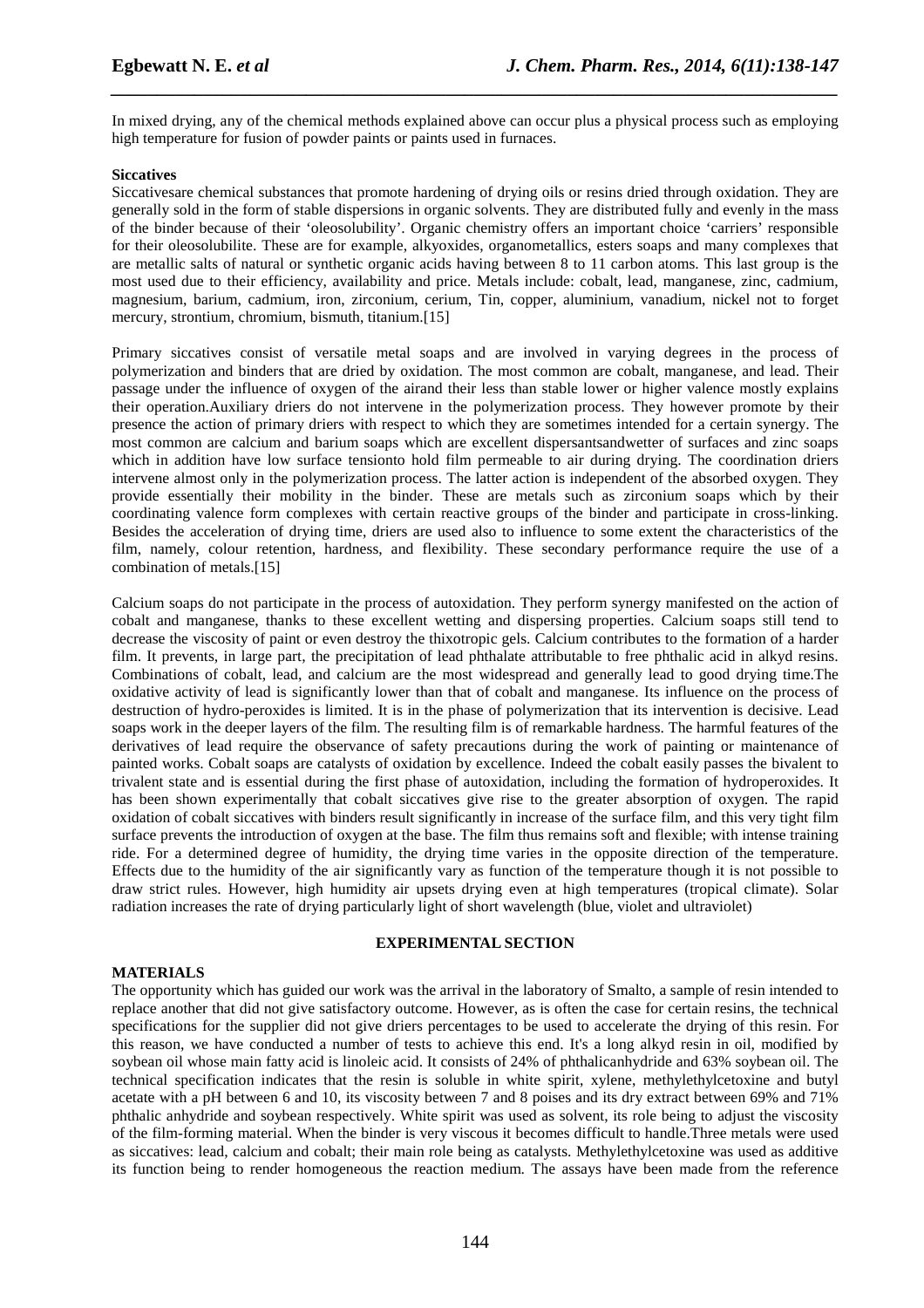formulation contained in table 1,the mass composition of the mixture of driers we have prepared is given by table 2. The driers used are not pure but salts of naphtaotes in solution of white spirit.

*\_\_\_\_\_\_\_\_\_\_\_\_\_\_\_\_\_\_\_\_\_\_\_\_\_\_\_\_\_\_\_\_\_\_\_\_\_\_\_\_\_\_\_\_\_\_\_\_\_\_\_\_\_\_\_\_\_\_\_\_\_\_\_\_\_\_\_\_\_\_\_\_\_\_\_\_\_\_*

• A Beckoller (with six needles) records the drying time; allowing us to measure the length of the successive stages by which a layer of paint or varnish passes, drying by oxidation andthicknessformed when applied on a glass plate. The speed of fine needles displacement is constant on the surface of the freshly applied film drawing furrows whose appearance change over time. Each stage of drying has a characteristic profile and this feature can be measuredto give the duration of drying. The NFT 30-037 standard defines the steps as: a) drying without absorbing dust from atmosphere; b) dry on touching and c) dry to withstand normal usage conditions.

- Thermohygrometer measures both temperature and humidity of air.
- Application instrument with  $30\mu$ m and  $60 \mu$ m opening.

• Etuvescaltec: It's a mini camera combing a scale and a heating system whose temperature rises to130ºC. This electronic device allows the determination in a few minutes the percentage of the solid residue that remains after evaporation of volatile matter. The measurement is performed on a mass of 1 to 2 g fresh varnish or paint.

## **METHOD**

Weigh a mass of 72.1 g of resin (dry extract  $= 74.13\%$ ). Place in a 300 ml miniature reactor. Add 27.1 g white spirit, 0.5 gmethylethylcetoxine and 0.2 g mixture of siccatives. Using a spatula, the mixture is stirred vigorously until homogeneous mixture is formed. Leave stand for a few minutes. Using an applicator, place a layer of 60µm thickness on alabelled glass plate. Place the glass plate on drying apparatus. Adjust the needle of the Beckoller on the plate, scale the time to twelve hours and activate. Repeat the experiment by varying the percentage of the main driers (siccatives) and solvent in a way that the mass of the prepared sample stays constant at 100 g. with the mass of the other components remaining constant.

## **RESULTS AND DISCUSSION**

Autoxidation is a non-induced chain reaction consisting of the more or less rapid fixing of oxygen on an organic or inorganic substance in the presence of radical initiator.[9] Alkyd resins modified by drying-oils have this property of spontaneously fixing oxygen from the air at room temperature. The fundamental cause of autoxidation is the structure in the oxygen radical: each oxygen molecule has two relatively energy-rich single electrons, with which it is able to attack certain sensitive substances. In this experiment, soybean oil in alkyd resin is a semi-siccative oil (iodine index 127) non-conjugate whose percentage of the main fatty acid (linoleic acid) is 54%. The attack of the oxygen first forms hydroperoxides, which then decompose to form reticulate polymerization. In experiment no. 1 (table 3)the resin is dried without catalyst. The observed drying time is greater than 12 hours, a finding that was predictable. Indeed the non-conjugated double oils dry slower than combined oils. This difference is explained by the fact that the polymerization of conjugated oils are progressing especially after formation of C-C bonds, without prior formation of hydroperoxides.[9]Drying time in experiment no. 2 remains higher than 12 hours despite the presence of calcium. This shows that calcium does not intervene in the process of decomposition of hydroperoxides; its advantage rest in wetting and mechanical properties. The presence of only lead in the third experiment shows a drying time of 7 hours but with a remaining surface film that is soft. The lead therefore participates in the decomposition process of hydroperoxides but not as effectively as cobalt. Indeed, using only cobalt in the fourth experiment reduces the drying time to six hours. The difference between the two indicates that lead reacts in depth, while cobalt reacts on the surface. The film obtained in experiment no. 4 has a wrinkled surface. Given the preceding, it can be noted that the use of a unique catalyst does not give satisfactory results. Indeed, the desired drying time must be less than 2 hours andwith this in mind; the series of experiments that follow (no. 5 to 20) are implemented by using the combination of the three catalysts ( $Co + Ca + Pb$ ). Figure 4shows that in general, the drying time of the resin containing catalyst mixture decreases significantly when the amount of catalyst increases up a minimum drying time of 1.57 hours (2% catalyst) after which the drying time starts to grow despite the increase in the amount of catalyst.The rise of the drying time despite the increase of the quantity of catalyst is explained by the fact that: the more the amount of catalyst increased drying on the surface of the film so fast that it prevents oxygen of the air from penetrating into deeper layers of the film. Indeed at this point, we found an intense formation of wrinkles on the film surface during the experiment. The contribution of catalysts significantly reduces the drying time of paints and varnishes dried in air by autoxidation. However, it must be put into perspective. The time of drying of this type of product is slow when compared to that of paints and varnishes dried through subwoofer in the oven or under the effect of ultraviolet radiation that lasts only a few seconds.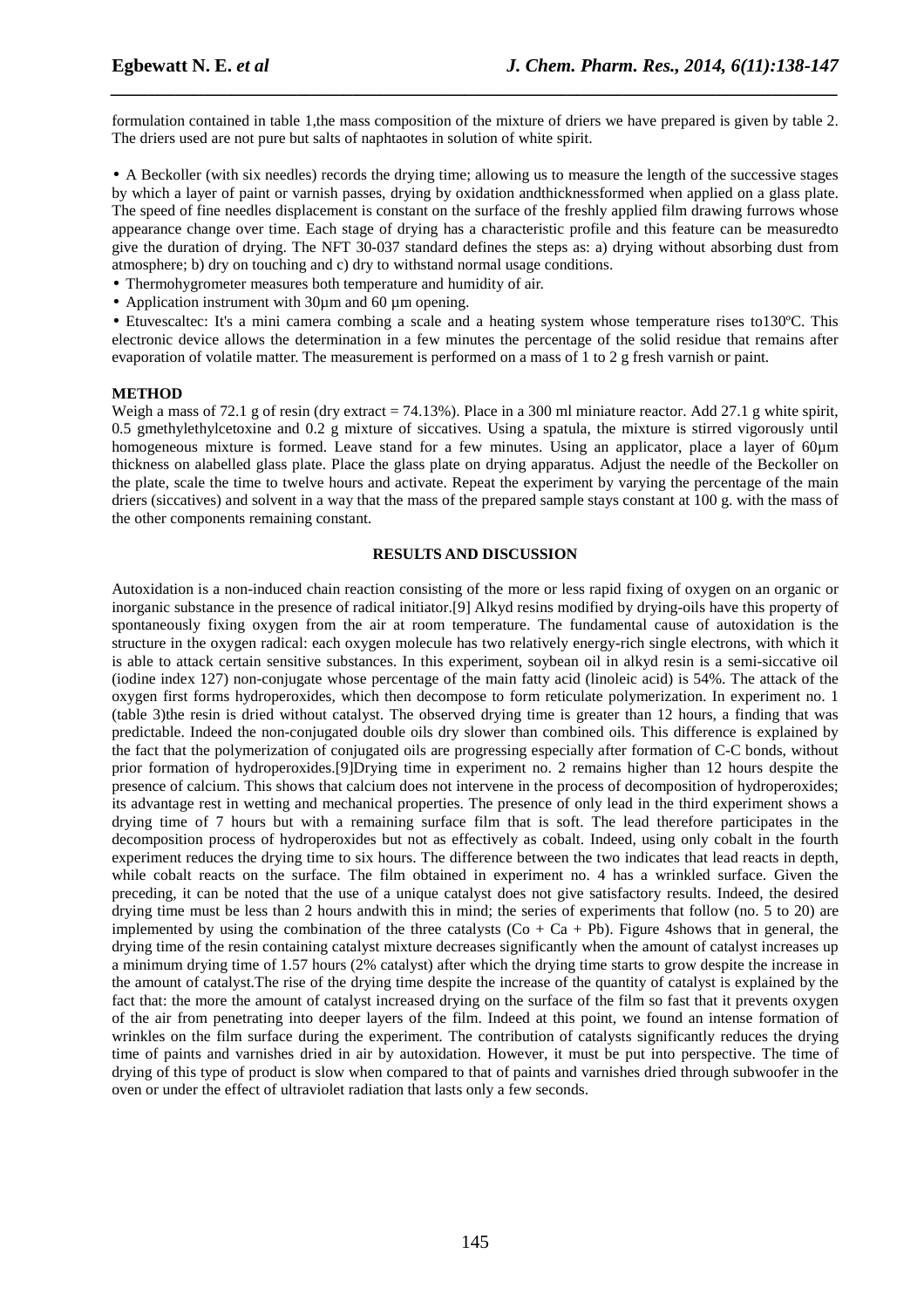*\_\_\_\_\_\_\_\_\_\_\_\_\_\_\_\_\_\_\_\_\_\_\_\_\_\_\_\_\_\_\_\_\_\_\_\_\_\_\_\_\_\_\_\_\_\_\_\_\_\_\_\_\_\_\_\_\_\_\_\_\_\_\_\_\_\_\_\_\_\_\_\_\_\_\_\_\_\_* **Table 1** 

| <b>Reactants</b>             | Weights (g |  |  |
|------------------------------|------------|--|--|
| Resin alkyd                  | 72.1       |  |  |
| Catalyst mixture(Co, Ca, Pb) | -7         |  |  |
| Methylethyl-cetoxime         | 0.5        |  |  |
| White spirit                 | 25.7       |  |  |
| Total                        | 100        |  |  |

**Table 2** 

| <b>Siccatives</b> | Weight % |
|-------------------|----------|
| Lead              | 33.9     |
| Cobalt            | 16.5     |
| Calcium           | 49.6     |
| Total             | 100      |

**Table 3: Drying experimental results from Smalto** 

| <b>Sample</b>          | Resin $(g)$ | Siccative (%)  | Methylethyl-cetoxime (g) | White spirit (g) | Total (g) | Drying time (hrs) |
|------------------------|-------------|----------------|--------------------------|------------------|-----------|-------------------|
| $N^{\circ}$ . 1        | 72.1        | $\Omega$       | 0.5                      | 27.4             | 100       | $>\!12$           |
| $N^{\circ}$ . 2        | 72.1        | Calcium=1.7    | 0.5                      | 25.2             | 100       | >12               |
| $N^{\circ}$ . 3        | 72.1        | $Lead = 1.7$   | 0.5                      | 25.2             | 100       | 7                 |
| $N^{\circ}$ . 4        | 72.1        | $Cobalt = 1.7$ | 0.5                      | 25.2             | 100       | 6                 |
| (hours)<br>Drying time | 8<br>6      |                |                          |                  |           |                   |
|                        |             |                |                          | % Catalyst       |           |                   |

**Fig: 4 Drying time versus catalyst concentration** 

#### **CONCLUSION**

The initial task was to study the evolution of time is drying alkyd resin modified by soybean oil and catalysed by a combination of driers (siccatives) called catalysts. At the end of this work we can draw the following conclusions: the siccative-free resin dries very slowly. The speed of drying of resin studied when catalysed by calcium is as good as when not catalysed. However when the resin drying is catalysed either by cobalt or lead, there is a significant evolution of the drying rate but the drying time is still quite high. This does not permit the use of only one of these catalysts. The speed of drying of resin catalysed by the combination of the three catalysts increases rapidly as the percentage of the combination increases up to a breaking point after which there is a decrease of drying rate.Our work has focused on a single combination of the mixture of the three driers. Further trials should be conducted in the future with several other combinations of the three driers in order to determine which allows to obtain an optimum drying time and form a hard film able to withstand wear and tear of daily use since the driers have very slow kinetics once the film hardens and what causes ageing of the film with loss of flexibility and decrease of the brilliance. The siccative whose first role was to accelerate the drying rate, continuing its action also in this was in this stage of aging. On the other hand, it will be of great interest for the maker of the coating to research products that will